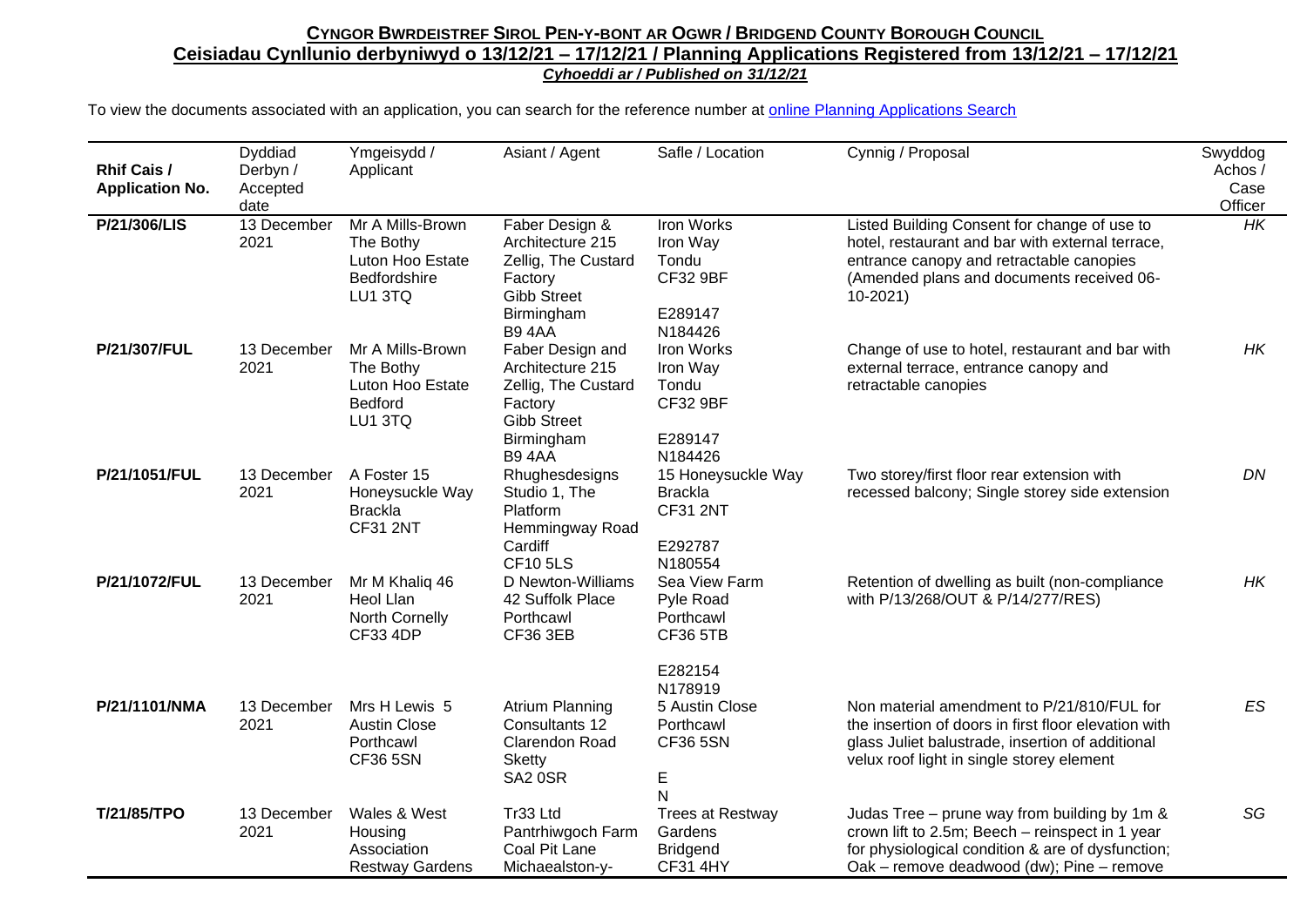| <b>Rhif Cais /</b><br><b>Application No.</b> | Dyddiad<br>Derbyn /<br>Accepted<br>date | Ymgeisydd /<br>Applicant                                                                                | Asiant / Agent                                                                                  | Safle / Location                                                                                                  | Cynnig / Proposal                                                                                                                                                                                                                                                                                                                                         | Swyddog<br>Achos /<br>Case<br>Officer |
|----------------------------------------------|-----------------------------------------|---------------------------------------------------------------------------------------------------------|-------------------------------------------------------------------------------------------------|-------------------------------------------------------------------------------------------------------------------|-----------------------------------------------------------------------------------------------------------------------------------------------------------------------------------------------------------------------------------------------------------------------------------------------------------------------------------------------------------|---------------------------------------|
|                                              |                                         | <b>Bridgend</b><br><b>CF31 4HY</b>                                                                      | fedw<br>Cardiff<br>CF3 6XW                                                                      | E290140<br>N180039                                                                                                | dw & check condition and age of brace;<br>Handkerchief Tree - remove dw over 60mm<br>diameter & reduce damaged limb by approx<br>3m; Holm Oak - crown lift & reduce 2 low<br>branches over car park; Lime(2) - remove dw;<br>Lime - pollard to approx. 2m above crown<br>break; Pine remove dw over 60mm diameter;<br>Pine inspect brace condition & age. |                                       |
| <b>T/21/11/CON</b>                           | 13 December<br>2021                     | Mr B Moss Twin<br>Oaks<br>Derllwyn Road<br>Tondu<br>CF32 9DG                                            | Mr B Moss Twin<br>Oaks<br>Derllwyn Road<br>Tondu<br>CF32 9DG                                    | <b>Twin Oaks</b><br>Derllwyn Road<br>Tondu<br>CF32 9DG                                                            | Reduce height and spread of two oak trees;<br>thin upper crowns of two beech trees by 40%<br>and thin upper crown of one sycamore by 50%                                                                                                                                                                                                                  | SG                                    |
| P/21/1107/DOC                                | 13 December<br>2021                     | Mr J Norman 12<br>Clos y Grug<br>Porthcawl<br><b>CF36 3RW</b>                                           | Mr J Norman 12<br>Clos y Grug<br>Porthcawl<br>CF36 3RW                                          | E289289<br>N184782<br>12 Clos y Grug<br>Porthcawl<br>CF36 3RW<br>E                                                | Approval of details for condition 3 of<br>P/19/169/RLX                                                                                                                                                                                                                                                                                                    | <b>JEJ</b>                            |
| P/21/1096/FUL                                | 14 December<br>2021                     | <b>Neville Court</b><br>Accom. Ltd 61<br>Cowbridge Road<br>East<br>Canton<br>Cardiff<br><b>CF11 9AE</b> | <b>Tony Collins</b><br>Springfield<br>Dyffryn Road<br>Taibach<br>Port Talbot<br><b>SA13 2UF</b> | N<br>Rear ground floor flat 8<br><b>Commercial Street</b><br>Kenfig Hill<br><b>CF33 6DL</b><br>E283671<br>N182914 | Extension of flat roof to rear ground floor flat;<br>Replace rear ground floor window with door<br>and window                                                                                                                                                                                                                                             | JE                                    |
| P/21/1085/FUL                                | 14 December<br>2021                     | Mr S Hammacott<br>12 Llangeinor Road<br>Brynmenyn<br><b>CF32 9LY</b>                                    | A B S Drawing<br>Services 5<br><b>Ebenezer Terrace</b><br>Blackmill<br><b>CF35 6EA</b>          | 12 Llangeinor Road<br>Brynmenyn<br><b>CF32 9LY</b><br>E290784<br>N184925                                          | First floor extension to side of property above<br>existing annex                                                                                                                                                                                                                                                                                         | <b>ALR</b>                            |
| P/21/1036/LAP                                | 14 December<br>2021                     | Mr D Hooper c/o<br>en plan                                                                              | en-plan Missenden<br><b>Back Lane</b>                                                           | <b>Pencoed Comprehensive</b><br>School                                                                            | Certificate of Lawfulness for proposed<br>installation of Solar PV                                                                                                                                                                                                                                                                                        | <b>JEJ</b>                            |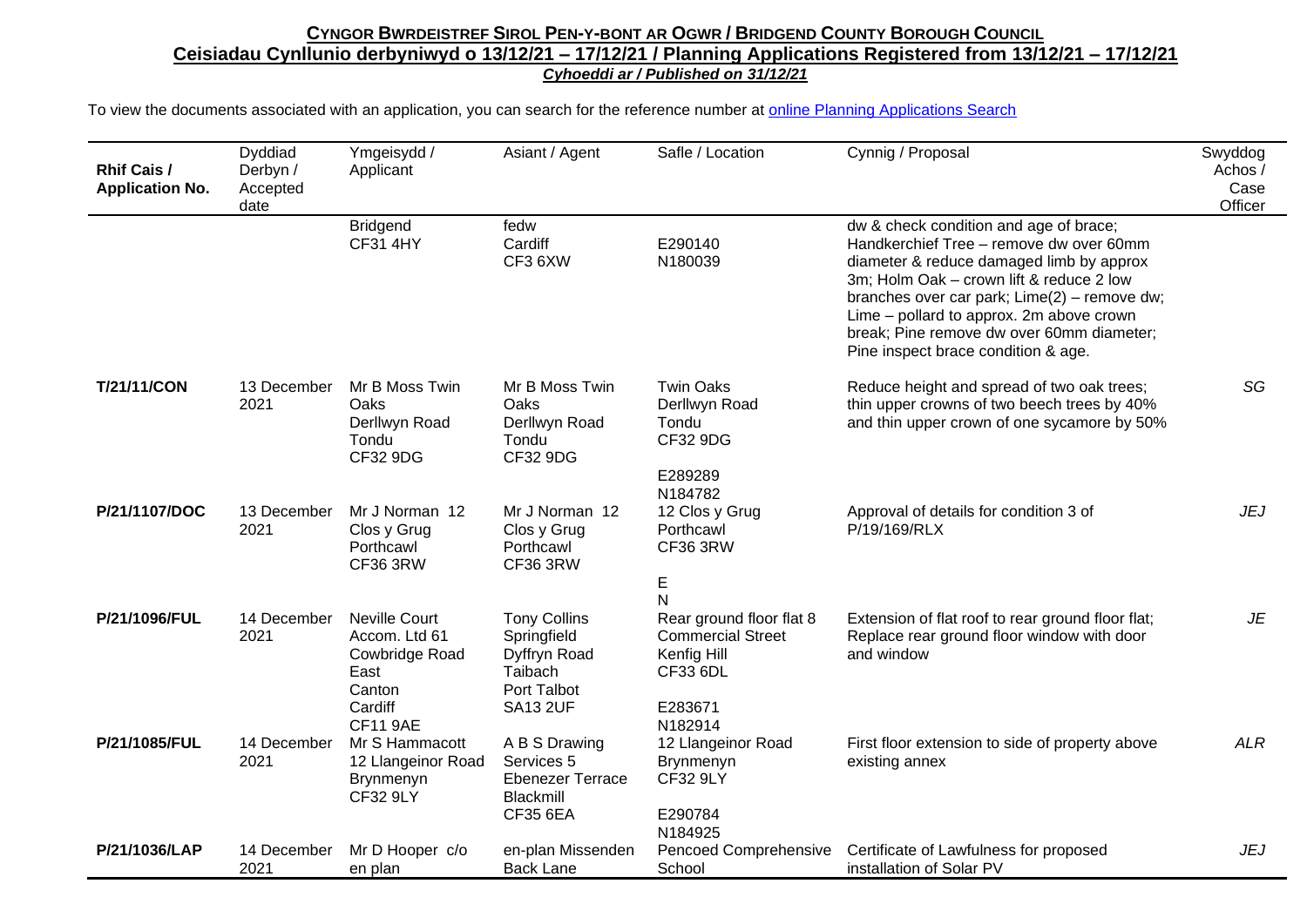| <b>Rhif Cais /</b><br><b>Application No.</b> | Dyddiad<br>Derbyn /<br>Accepted<br>date | Ymgeisydd /<br>Applicant                                                                                               | Asiant / Agent                                                                                    | Safle / Location                                                                                         | Cynnig / Proposal                                                                                                                                                                                                                                    | Swyddog<br>Achos /<br>Case<br>Officer |
|----------------------------------------------|-----------------------------------------|------------------------------------------------------------------------------------------------------------------------|---------------------------------------------------------------------------------------------------|----------------------------------------------------------------------------------------------------------|------------------------------------------------------------------------------------------------------------------------------------------------------------------------------------------------------------------------------------------------------|---------------------------------------|
|                                              |                                         | Missenden<br><b>Back Lane</b><br>3 Bomere Heath<br>Nr Shrewsbury<br>SY4 3PH                                            | 3 Bomere Heath<br>Nr Shrewsbury<br>SY4 3PH                                                        | Coychurch Road<br>Pencoed<br>CF35 6LZ<br>E295907<br>N181130                                              |                                                                                                                                                                                                                                                      |                                       |
| P/21/1112/FUL                                | 14 December<br>2021                     | Mr C John 24<br>Queens Avenue<br>Porthcawl<br><b>CF36 5HP</b>                                                          | Bentley Design &<br>Management Ltd<br>Suite 6<br>33 The Esplanade<br>Porthcawl<br><b>CF36 3YR</b> | Land rear of 24 Queens<br>Avenue<br>Porthcawl<br><b>CF36 5HP</b><br>E282710<br>N177571                   | Detached garage                                                                                                                                                                                                                                      | DN                                    |
| P/21/1114/FUL                                | 14 December<br>2021                     | Mort Unit 9, 9 Heol<br>Mostyn<br>Village Farm<br><b>Industrial Estate</b><br>Pyle<br>CF33 6BJ                          | Evans Architectural<br>Ltd Tec Marina<br>Penarth<br><b>CF64 1SA</b>                               | Rear of KNM<br>Unit 9, 9 Heol Mostyn<br>Village Farm Industrial<br>Estate<br>Pyle<br>CF33 6BJ<br>E282883 | Light industrial development with use class B1,<br>B2 and B8 consisting of 3no. identical industrial<br>buildings, each sub-divided into 3no. units with<br>associated work to access, parking, cycle<br>storage provision, drainage and landscaping | HK                                    |
| P/21/1118/FUL                                | 14 December<br>2021                     | McLagan<br><b>Investments Ltd</b><br>Asda House<br>Southbank<br><b>Great Wilson Street</b><br>Leeds<br><b>LS11 5AD</b> | Pegasus Group<br>Queens House<br>Queen Street<br>Manchester<br><b>M2 5HT</b>                      | N182264<br>Asda<br>Coychurch Road<br><b>Bridgend</b><br><b>CF31 3AG</b><br>E290876<br>N179497            | Proposed retail pod                                                                                                                                                                                                                                  | PT                                    |
| P/21/1119/DOC                                | 14 December<br>2021                     | P & P Builders Mr<br><b>Steve Flay</b><br>12a Gilchrist<br><b>Industrial Estate</b><br>Blaenavon<br>NP4 9RL            | <b>Pentan Architects</b><br>22 Cathedral Road<br>Cardiff<br><b>CF11 9LJ</b>                       | <b>Trinity Chapel</b><br>Penybont Road<br>Pencoed<br><b>CF35 5RA</b><br>E296144<br>N181748               | Approval of details for conditions 3, 4, 11, 12,<br>13 and 14 of P/20/99/FUL                                                                                                                                                                         | <b>ALR</b>                            |
| A/21/22/ADV                                  | 14 December                             | McLagan                                                                                                                | Pegasus Group                                                                                     | Asda                                                                                                     | 3no. x fascia signs and 4 x panel signs for                                                                                                                                                                                                          | PT                                    |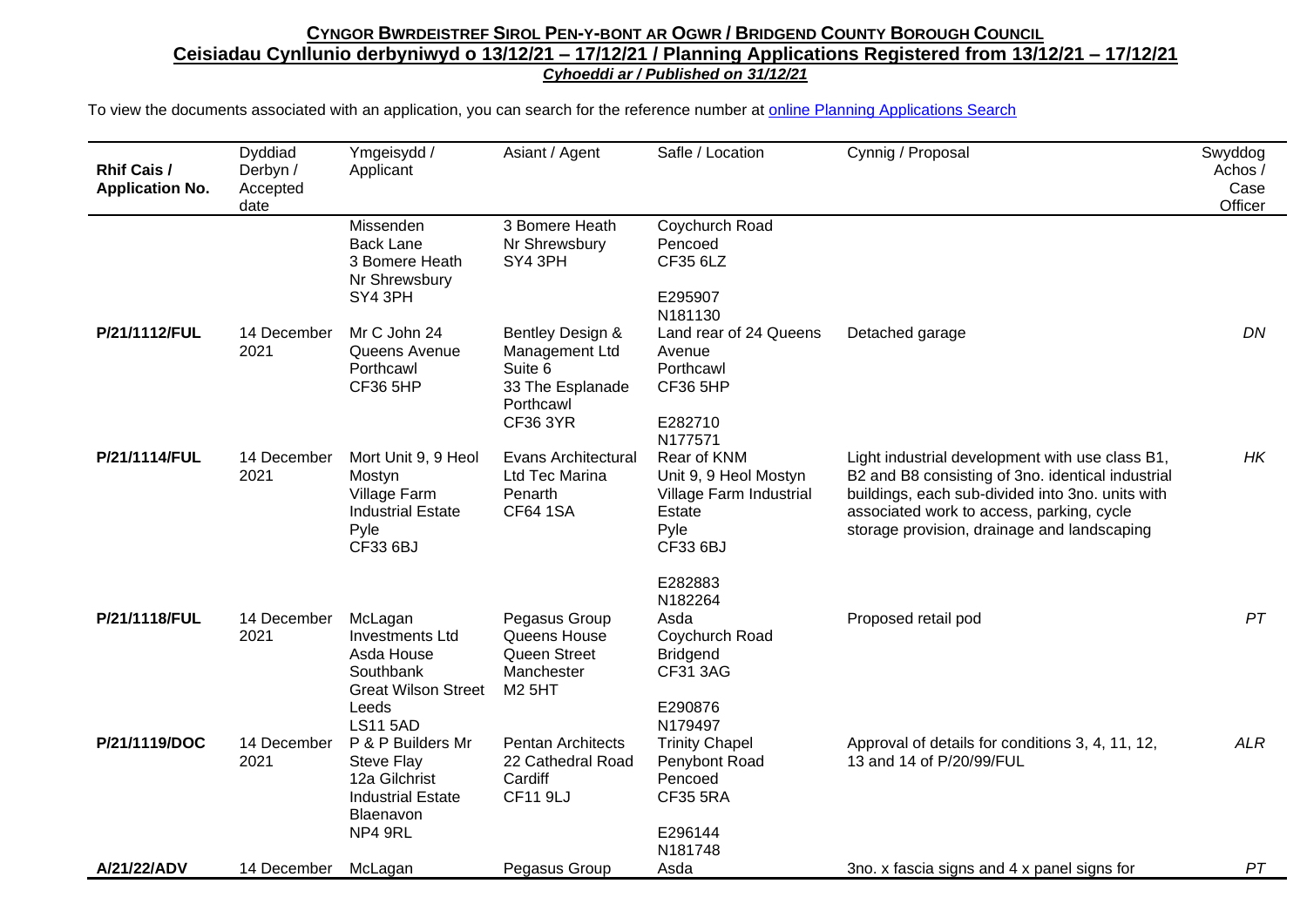| Rhif Cais /<br><b>Application No.</b> | Dyddiad<br>Derbyn /<br>Accepted<br>date | Ymgeisydd /<br>Applicant                                                                              | Asiant / Agent                                                                                            | Safle / Location                                                                                           | Cynnig / Proposal                                                                                                                                                                              | Swyddog<br>Achos /<br>Case<br>Officer |
|---------------------------------------|-----------------------------------------|-------------------------------------------------------------------------------------------------------|-----------------------------------------------------------------------------------------------------------|------------------------------------------------------------------------------------------------------------|------------------------------------------------------------------------------------------------------------------------------------------------------------------------------------------------|---------------------------------------|
|                                       | 2021                                    | <b>Investments Ltd</b><br>Asda House<br>Southbank<br><b>Great Wilson Street</b><br>Leeds              | Queens House<br>Queen Street<br>Manchester<br><b>M2 5HT</b>                                               | Coychurch Road<br><b>Bridgend</b><br><b>CF31 3AG</b><br>E290876                                            | proposed retail pod                                                                                                                                                                            |                                       |
| A/21/23/ADV                           | 15 December<br>2021                     | <b>LS11 5AD</b><br><b>Hermes Parcelnet</b><br>Ltd Capitol House<br>1 Capitol Close<br>Morley<br>Leeds | <b>New Vision Signs</b><br>and Graphics Ltd<br><b>Ventnor Street</b><br><b>Bradford</b><br>BD3 9JP        | N179497<br>Unit 4 Horsfair Road<br><b>Waterton Industrial Estate</b><br><b>Bridgend</b><br><b>CF31 3YN</b> | Proposed non-illuminated signage                                                                                                                                                               | ES                                    |
|                                       |                                         | LS27 0WH                                                                                              |                                                                                                           | E293927<br>N178841                                                                                         |                                                                                                                                                                                                |                                       |
| P/21/1117/FUL                         | 15 December<br>2021                     | Mr and Mrs Evans<br>60 Oaklands<br>Avenue<br><b>Bridgend</b><br><b>CF31 4ST</b>                       | <b>Atrium Architects</b><br>Ltd Mr James<br>Pugsley<br>23 Heol Bedwas<br>Birchgrove<br>Swansea<br>SA7 9LF | 60 Oaklands Avenue<br><b>Bridgend</b><br><b>CF31 4ST</b><br>E289139<br>N179536                             | Single storey side extension                                                                                                                                                                   | JE                                    |
| P/21/1041/FUL                         | 15 December<br>2021                     | Ms M Wong 2<br><b>Ewenny Road</b><br><b>Bridgend</b><br><b>CF31 3HL</b>                               | Ms M Wong 2<br><b>Ewenny Road</b><br><b>Bridgend</b><br><b>CF31 3HL</b>                                   | 2 Ewenny Road<br><b>Bridgend</b><br><b>CF31 3HL</b><br>E290667<br>N179289                                  | Change of use from a single dwelling to 4<br>separate flats with own amenity space;<br>demolish front lean-to single storey extension;<br>new mansard roof to replace existing pitched<br>roof | <b>ALR</b>                            |
| P/21/1108/FUL                         | 15 December<br>2021                     | Mr D Williams Ty<br>Pentwyn<br>Blackmill<br><b>CF35 6EL</b>                                           | P J Lee Architect 2<br><b>Court Road</b><br><b>Bridgend</b><br><b>CF31 1BN</b>                            | Land east of Brynmenyn<br><b>Primary School</b><br>Ynysawdre<br><b>CF32 9FB</b>                            | Proposed new build detached house                                                                                                                                                              | PT                                    |
| P/21/1095/FUL                         | 16 December<br>2021                     | Mr Davies 13<br><b>Willow Close</b><br>Porthcawl<br><b>CF36 5AB</b>                                   | Dunraven St<br>Davids House<br><b>Heol Mostyn</b><br>Village Farm                                         | E290229<br>N184554<br>13 Willow Close<br>Porthcawl<br><b>CF36 5AB</b>                                      | Remove porch; construct single storey<br>study/hall extension to front                                                                                                                         | DN                                    |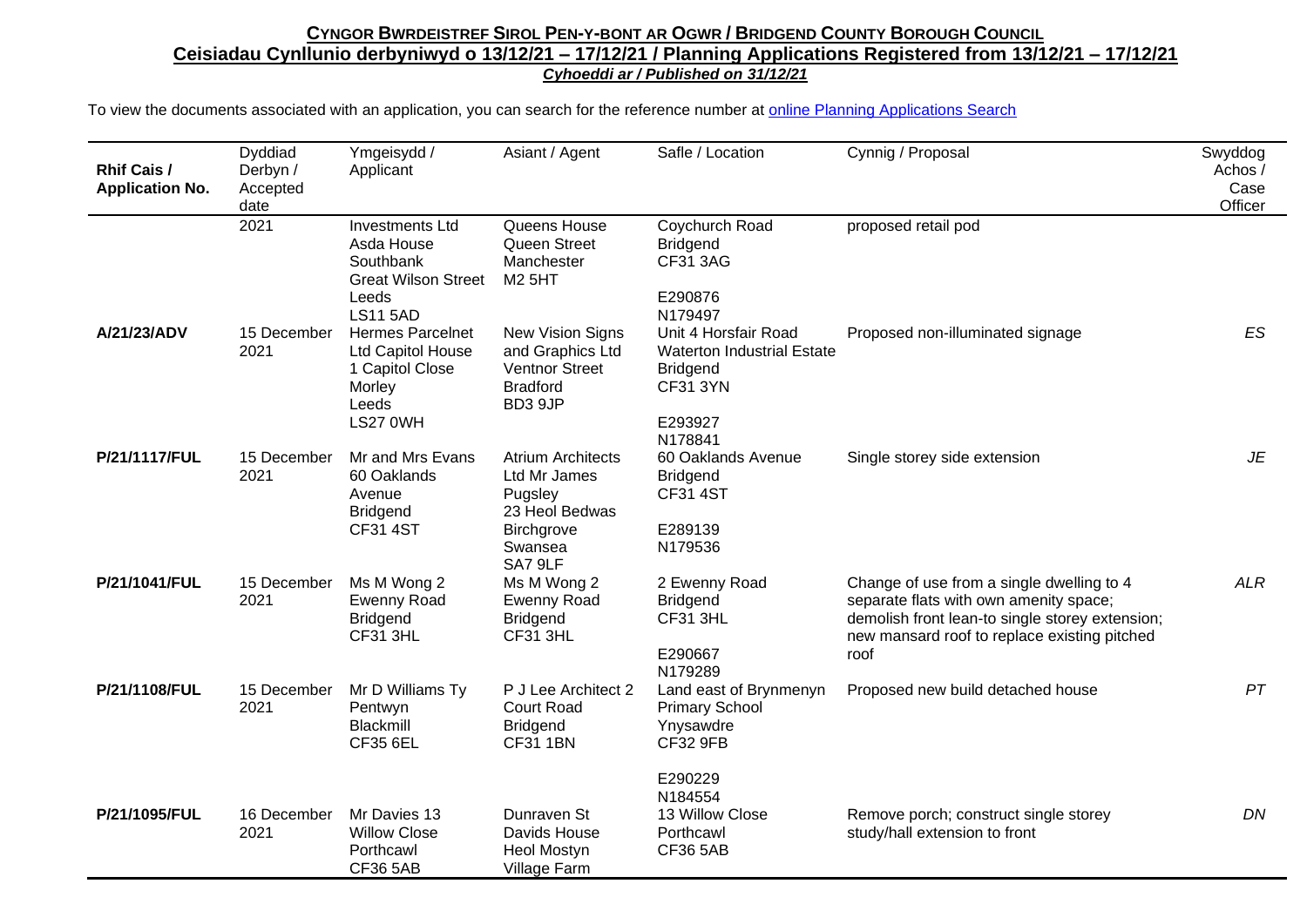| <b>Rhif Cais /</b><br><b>Application No.</b> | Dyddiad<br>Derbyn /<br>Accepted<br>date | Ymgeisydd /<br>Applicant                                                                                   | Asiant / Agent                                                                                        | Safle / Location                                                                                                           | Cynnig / Proposal                                                               | Swyddog<br>Achos/<br>Case<br>Officer |
|----------------------------------------------|-----------------------------------------|------------------------------------------------------------------------------------------------------------|-------------------------------------------------------------------------------------------------------|----------------------------------------------------------------------------------------------------------------------------|---------------------------------------------------------------------------------|--------------------------------------|
| P/21/1105/FUL                                | 16 December                             | J Robson 5                                                                                                 | <b>Industrial Estate</b><br>Pyle<br>CF33 6BJ<br>Allan D Shaw 4                                        | E284226<br>N177787<br>5 Danygraig Avenue                                                                                   | Loft conversion with front dormer and balcony                                   | LE                                   |
|                                              | 2021                                    | Danygraig Avenue<br>Porthcawl<br><b>CF36 5AA</b>                                                           | <b>Locks Court</b><br>Porthcawl<br><b>CF36 3JJ</b>                                                    | Porthcawl<br><b>CF36 5AA</b><br>E284                                                                                       |                                                                                 |                                      |
| A/21/21/ADV                                  | 16 December<br>2021                     | Mr M Dost c/o<br>John Gould<br>Architecture Ltd<br>12 Castle Meadows                                       | John Gould<br>Architecture Ltd 12<br>Castle Meadows<br>Coity                                          | <b>N177</b><br>18 John Street<br>Porthcawl<br>CF36 3BA                                                                     | Illuminated fascia signs in existing facade                                     | LE                                   |
|                                              |                                         | Coity<br><b>CF35 6DA</b>                                                                                   | <b>CF35 6DA</b>                                                                                       | E281728<br>N176684                                                                                                         |                                                                                 |                                      |
| P/21/1122/FUL                                | 16 December<br>2021                     | Mr S Knipe 1 The<br>Whimbrels<br>Porthcawl<br><b>CF36 3TR</b>                                              | Allan D Shaw 4<br><b>Locks Court</b><br>Porthcawl<br>CF36 3JJ                                         | 1 The Whimbrels<br>Porthcawl<br><b>CF36 3TR</b>                                                                            | First floor extension and internal alterations to<br>create two storey dwelling | ES                                   |
|                                              |                                         |                                                                                                            |                                                                                                       | E280985<br>N177777                                                                                                         |                                                                                 |                                      |
| P/21/1123/DOC                                | 16 December<br>2021                     | Mr C Jenkins 25<br>Nicholls Avenue<br>Porthcawl<br><b>CF36 5LH</b>                                         | Mr C Jenkins 25<br>Nicholls Avenue<br>Porthcawl<br><b>CF36 5LH</b>                                    | <b>Cricket Pavilion Playing</b><br>Fields<br>Locks Lane<br>Porthcawl<br><b>CF36 3HY</b>                                    | Approval of details for condition 2 (drainage) of<br>P/21/618/FUL               | LE                                   |
|                                              |                                         |                                                                                                            |                                                                                                       | E281215<br>N177795                                                                                                         |                                                                                 |                                      |
| P/21/1128/DOC                                | 17 December<br>2021                     | <b>Ward Jones</b><br>(Bridgend) Ltd c/o<br>John Matthews<br>Anglesey House<br>47 Anglesey Way<br>Porthcawl | John Matthews<br>Dev. Consultant<br>Anglesey House<br>47 Anglesey Way<br>Porthcawl<br><b>CF36 3QP</b> | Ward Jones Bridgend Ltd<br><b>Horsfair Road</b><br><b>Waterton Industrial Estate</b><br><b>Bridgend</b><br><b>CF31 3YN</b> | Approval of details for condition 14 (lighting) of<br>P/17/369/RLX              | PT                                   |
|                                              |                                         | <b>CF36 3QP</b>                                                                                            |                                                                                                       | E293956<br>N178782                                                                                                         |                                                                                 |                                      |